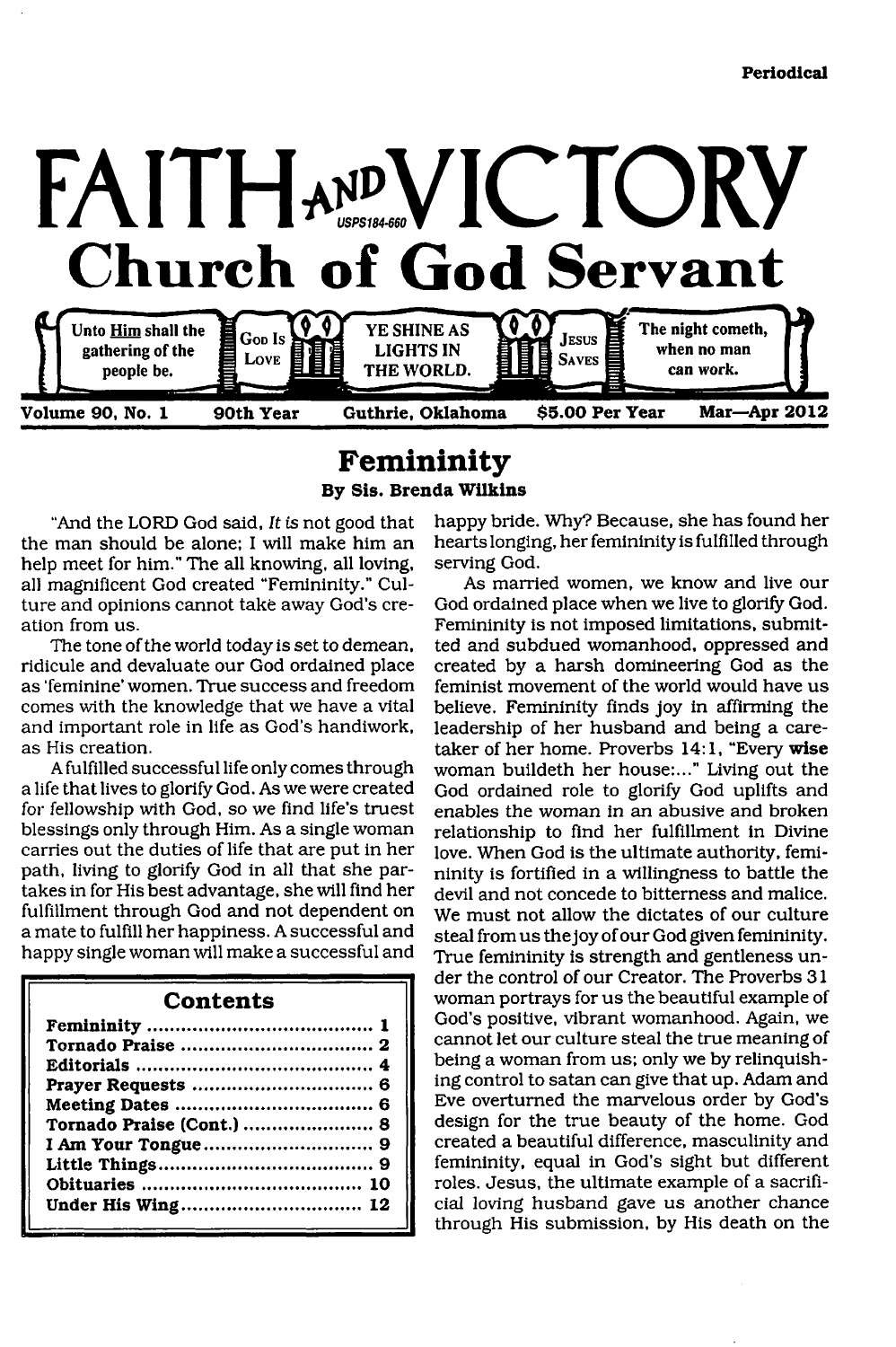cross for us, to reverse the chain of destruction<br>set out by satan.<br>The feminist of the world betray femininity<br>as languid, weak, and insecure. They feel they<br>must come across as tough as any man, severe<br>and masculine. Dre

mever brings true joy or happiness. Regardless<br>never brings true joy or happiness. Regardless<br>how elevated or esteemed the position, it will<br>ultimately breed selfishness, loneliness and<br>frustration. We have numerous examp

correlating datagities in faw, committed and<br>courageous.<br>**Abigail:** prepared, accepted responsibility<br>for her households well being, humble in her<br>wisdom, intelligent, God's servant to David in<br>interference from murder.<br>An

world around us. A true reflection of God's<br>glorious creation will give us confidence to<br>understand the full value in our God ordained<br>places.<br>Submission and sacrificial loving and living,<br>both male and female, is the true

## <del>≤≡</del>≳⊝∖∈≡≥ **Tornado Praise**

#### By Sis. Elina Elwell

I have hesitated almost a year to write about<br>my experiences during the tornado, as I felt the<br>need to just praise God and not claim any glory<br>or sensationalism for myself. It has been one of<br>those things that people are c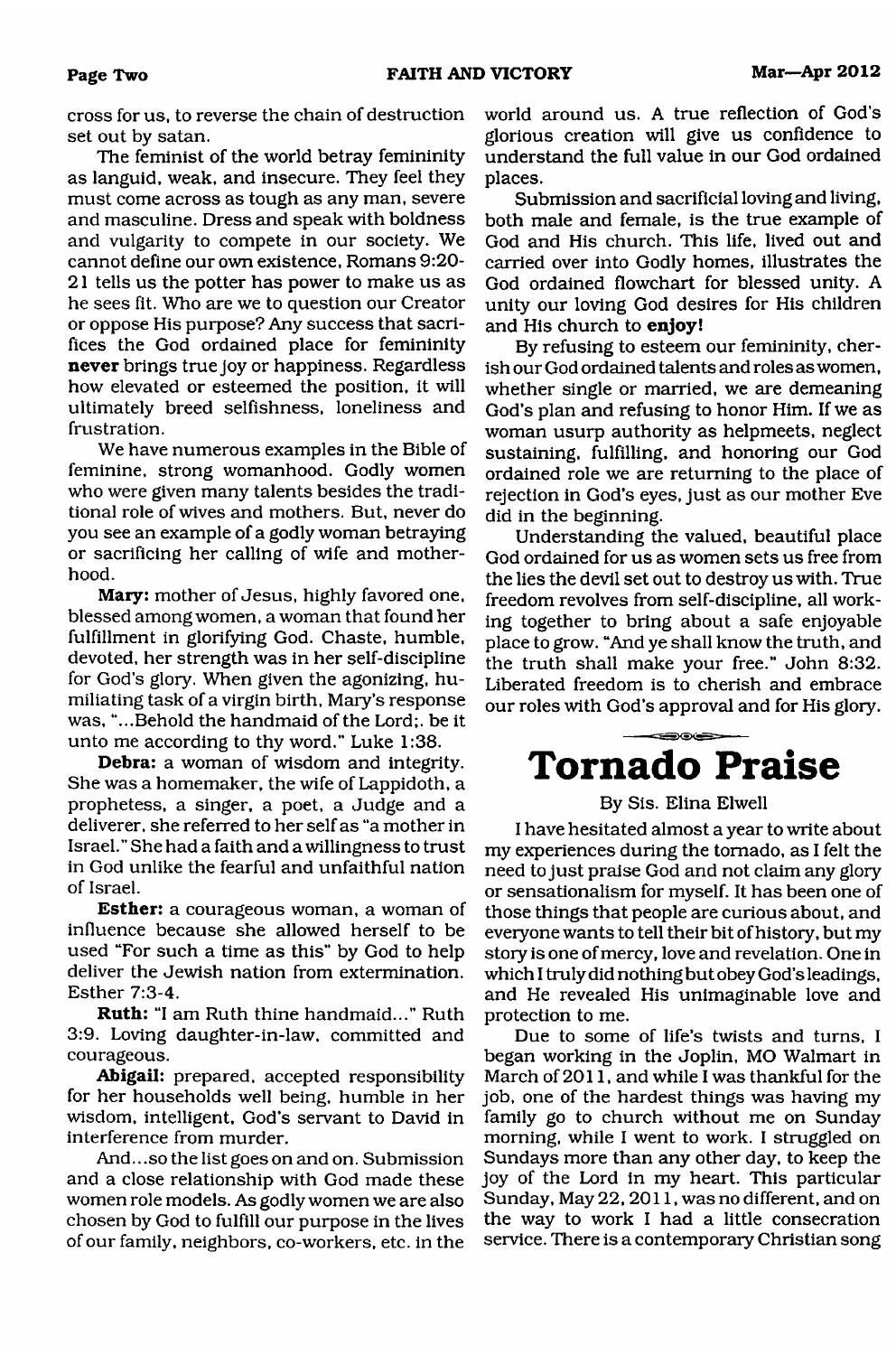called, "I Will Praise You in This Storm," and<br>that song played on the radio as l was chriving to the Talic associally<br>work. If eithice the storms of life were overtaking to<br>mean that the only hope that is as the assis chr

I said, "sure" and she went back outside the D<br>area to find her. She came back a coule of minutes later with Granny Paye, who was 85, a couple of<br>minutes later with Granny Paye, who was 85, a couple of<br>young lown symdome

#### (Continued on page eight.)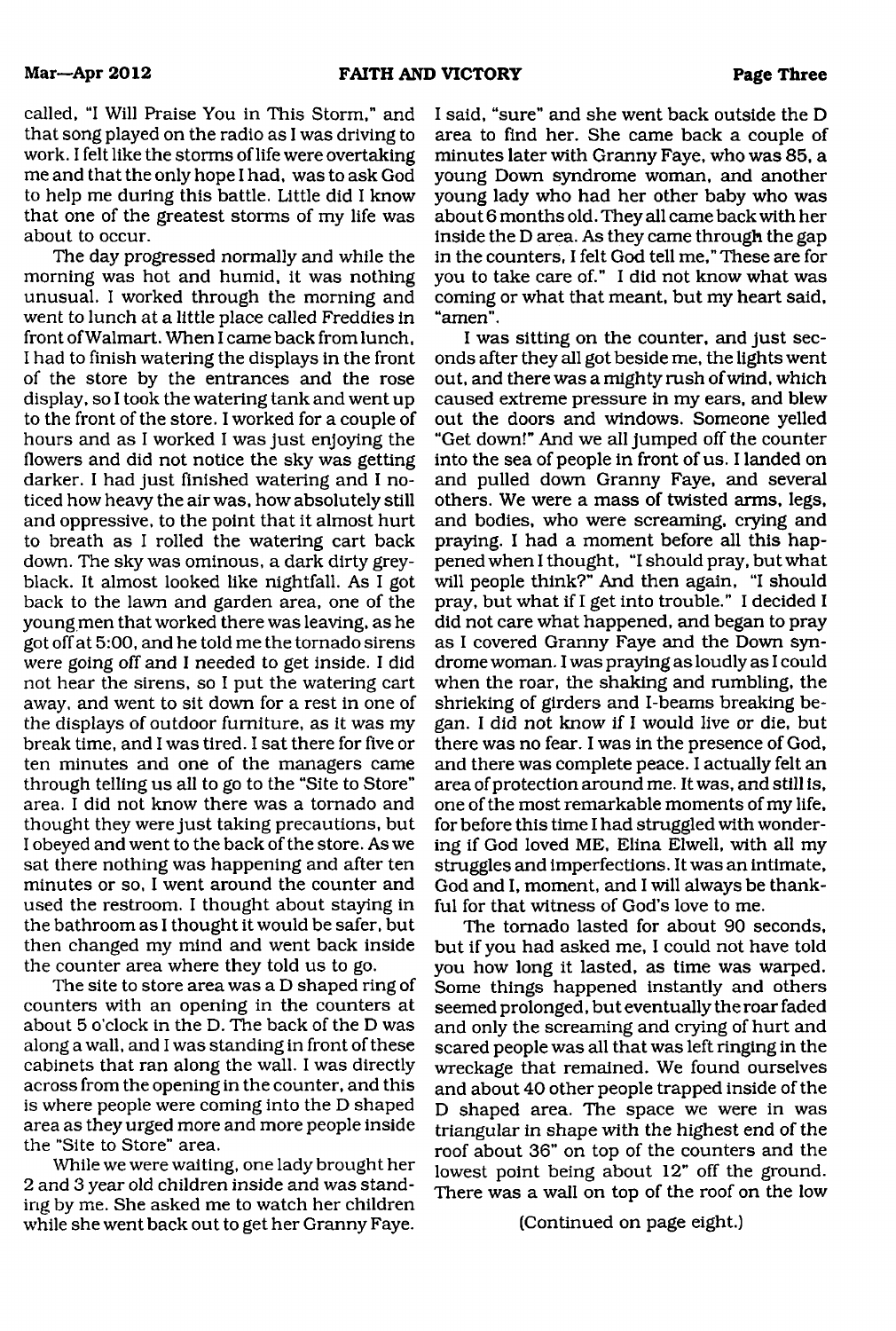## **FAITH AND VICTORY 12 PAGE HOLINESS MONTHLY** -------

This non-sectarian paper is edited and published in the interest of the universal CHURCH OF GOD bimonthly by Willie LISHING HOUSE, 4318 S. Division, Guthrie, OK 73044.

Notice to subscribers: When you move or change your address, please write us at once, giving your old and new address, and include your zip code number.

Dated copy for publication must be received by the 18th of the month prior to the month of issue.

## **SUBSCRIPTION RATES**

Single copy, one y e a r............................................................ \$5.00 Package of 5 papers to one address, one year .......... \$20.00

Larger quantities are figured at the same rate.

This publication teaches salvation from all sin, sanctification for believers, unity and oneness for which Jesus prayed as recorded in John 17:21. and manifested by the apostles and believers after Pentecost. By God's grace we teach, preach, and practice the gospel of the Lord Jesus Christ-the same gospel that Peter, John, and Paul preached, taught, and practiced, including divine healing for the body. James 5:14-15.<br>Its motto: Have faith in God. Its object: The glory of God and

the salvation of men: the restoration and promulgation of the whole truth to the people in this "evening time" as it was in the morning Church of the first century: the unification of all true believers in one body by the love of God. Its standard: Separation from sin and entire devotion to the service and will of God. union but the love of God, and no test of fellowship but the indwelling Spirit of Christ.

Through the Free Literature Fund thousands of gospel tracts are published and sent out free of charge as the Lord supplies. Cooperation of our readers is solicited, and will be appreciated in any way as the Bible and the Holy Spirit teach you to do or stir your heart. "Freely ye have received, freely give." Read Ex. 25:2; I Chron. 29:9; II Cor. 9:7; and Luke 6:38.

Freewill offerings sent in to the work will be thankfully received as from the Lord. Checks and money orders should be made payable to Faith Publishing House. All donations are tax<br>deductible.<br>A separate Missionary Fund is maintained in order to relay<br>missionary funds from our readers to the support of home and

foreign missionaries and evangelists.

In order to comply with Oklahoma laws as a non-profit religious work, the Faith Publishing House is incorporated thereunder.

The *Faith and Victory* is published bimonthly for \$5.00 per year by:

FAITH PUBLISHING HOUSE<br>P. O. Box 518, 4318 S. Division, Guthrie, OK 73044<br>Office phone numbers: 405-282-1479, 800-767-1479;<br>fax number: 405-282-6318.<br>Internet address: <http://www.faithpublishing.com>

**Postmaster: Send address changes to:** *Faith and Victory,* **P. O. Box 518, Guthrie, OK 73044.**



The blessing of the LORD,<br>
The blessing of the LORD,<br>
The maketh rich, and he<br>
if mechanic rich, and the mind he<br>
reverse 10:22.<br>
There is a story of two eld-<br>
community and attended the same<br>
compregation. One of them li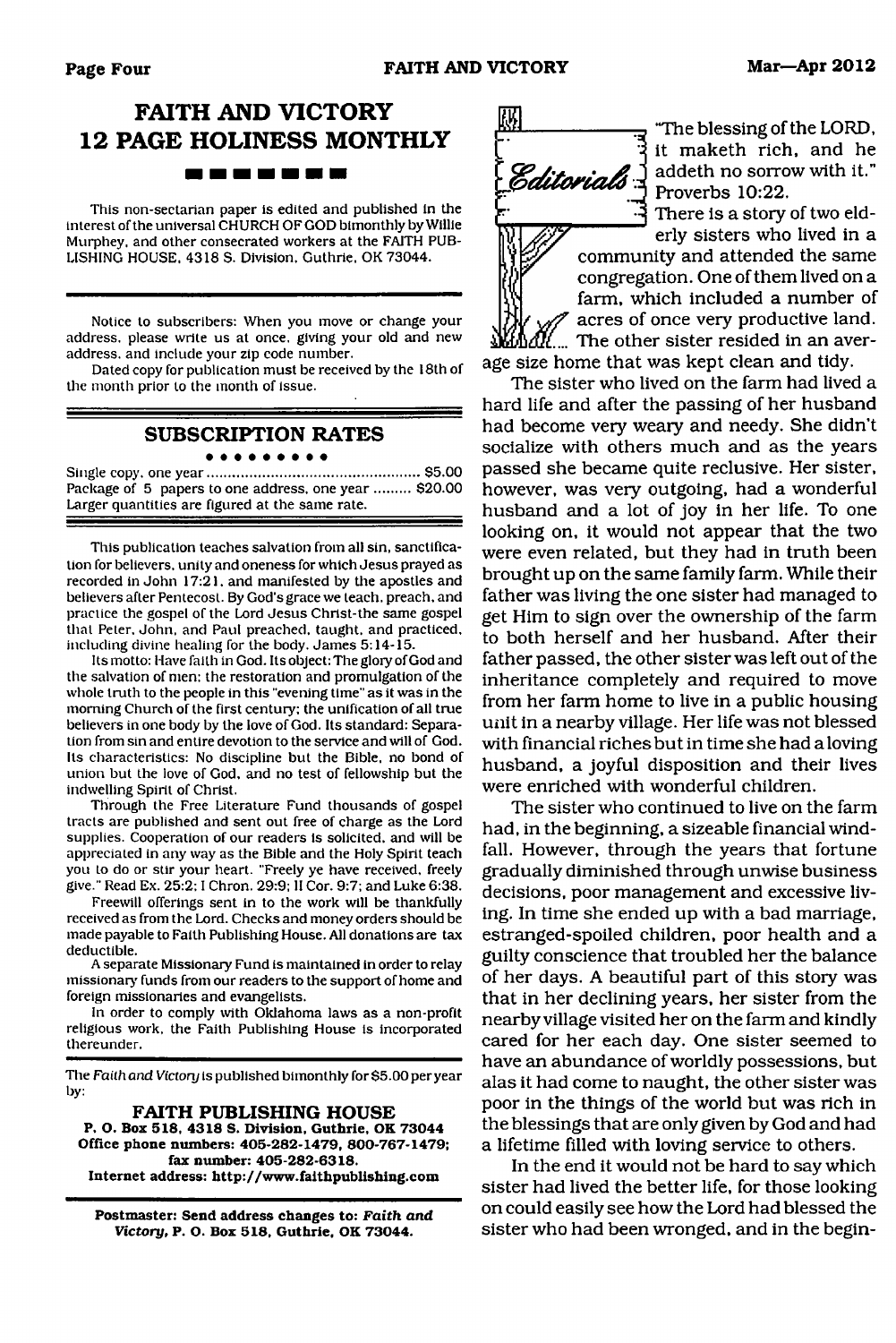**Mar—Apr 2012 FAITH AND VICTORY Page Five**

ning had to struggle to make ends meet to be<br>abe even to surve. But lift goes on and there are changes that take place through the years.<br>Some folks choose to follow the Lord and do the Some folks choose to follow the Lor

Notice her famous words, "And she said,<br>Behold, thy sister in law is gone back unto her people, and unto her gods: return thou differ thy sister in law. And Ruth said, Entreat me not to leave thee, or to return from follo

From 1977 through 1993 Bro. Ostis B. Wilson wrote answers to questions that people presented to him and those questions and answers were published in the *Faith and Victory* paper as a regular feature column. Prior to thi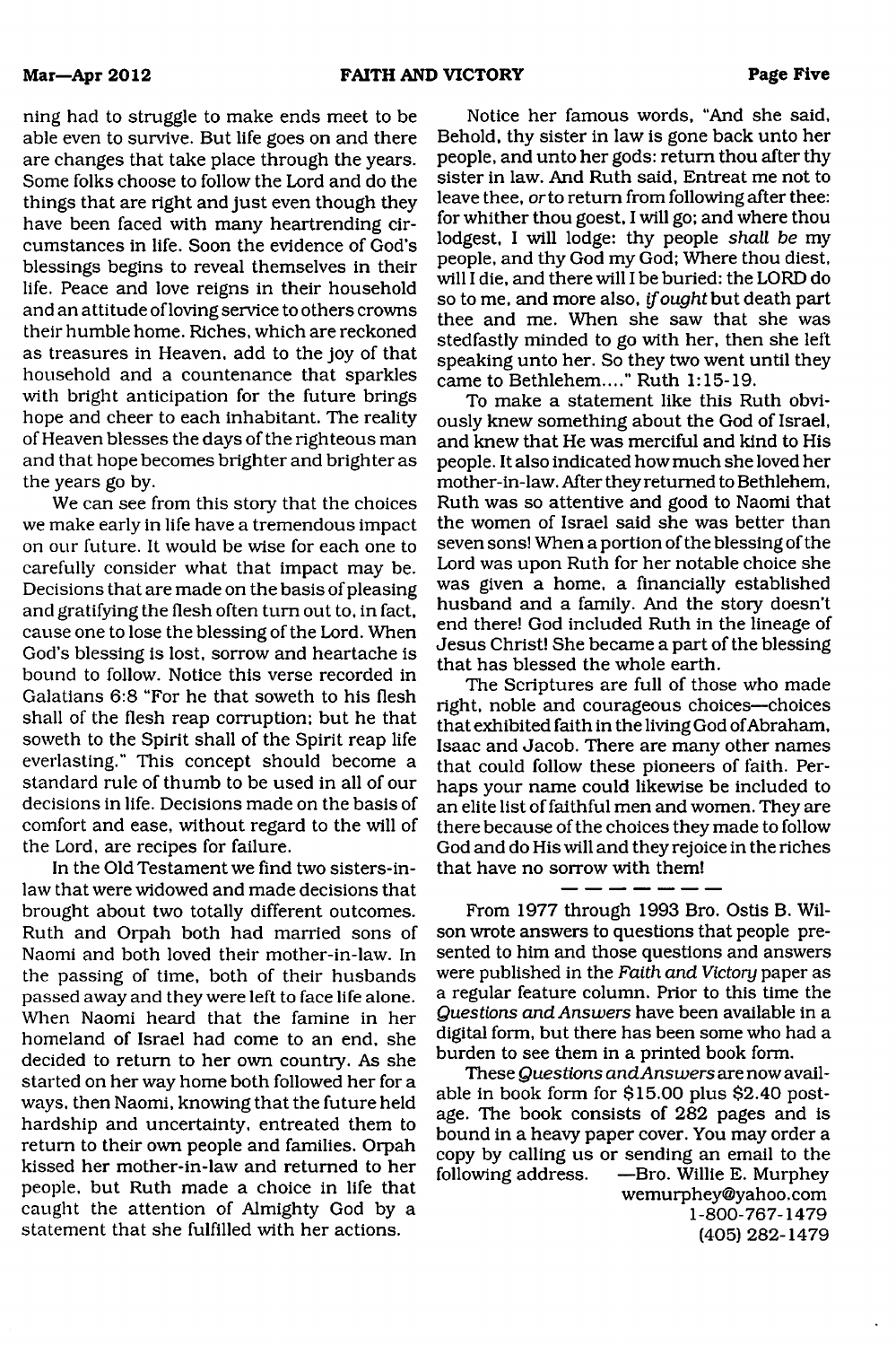

SC—Please remember my husband, Bro. Floyd<br>Crummie, in prayer. He suffered a light heart<br>attack and is still in need of special help from the<br>Lord. We also have an unspoken request.<br>Honduras—Dear Saints: We would like to<br>re

**Standing Prayer Requests**<br>
Bro. Roger Anderson<br>
Sis. Agnes Burleson<br>
Bro. Gary Burleson<br>
Sis. Gladys Cashio<br>
Sis. Elizabeth Cortevary<br>
Sis. Elizabeth Cortevary<br>
Sis. Waneta Creel<br>
Bro. Terry Dawson Sr.<br>
Bro. Mancil Doolit

**MEETING DATES**

Los Angeles, CA (Spring Revival)—May 18-20<br>Vanceburg, KY (Spring Meeting)—May 18-20<br>Oklahoma State (Guthrie, OK)—May 25-June 3<br>Holly Hill, SC (Camp Meeting)—June 3-10<br>Tulsa, OK (Summer Revival)—June 14-17<br>Green Bank, WV (C

 $\blacksquare$ 

## **MEETING NOTICES**

### **LOS ANGELES, CA, SPRING REVIVAL**

The congregation at Los Angeles welcomes you to our Spring Revival. May, 18-20, You are invited to come praying for Divine liberty and

in spiration.<br>Services begin Friday, May 18th, at 7:30<br>p.m. with evening worship.<br>On Saturday, May 19th, an ordinance service will be held at 12:00 p.m./noon. Saturday

afternoon there will be a Youth Focus from 4 p.m. to 6 p.m., Saturday evening singing and worship service will begin at 7:00 p.m. Sunday School is at 9:45 a.m. followed by Sunday morning worship at  $10:30$  a.m. Sunday

Sunday morning worship at 10:30 a.m. Sunday<br>afternoon worship will be at 2:30 p.m.<br>The Church of God chapel is located at 1381<br>Walnut, Los Angeles, CA 90011. Chapel phone:<br>(213) 742-0123<br>In His Service, —Pastor A. P. Johns

#### **VANCEBURG, KY, SPRING MEETING**

Lord willing, the Vanceburg, Kentucky con-<br>gregation will be holding a spring weekend<br>meeting May 18-20th. There will be services on<br>the grounds at 11:00 a.m. and 7:00 p.m. Friday<br>and Saturday, with Sunday morning service<br>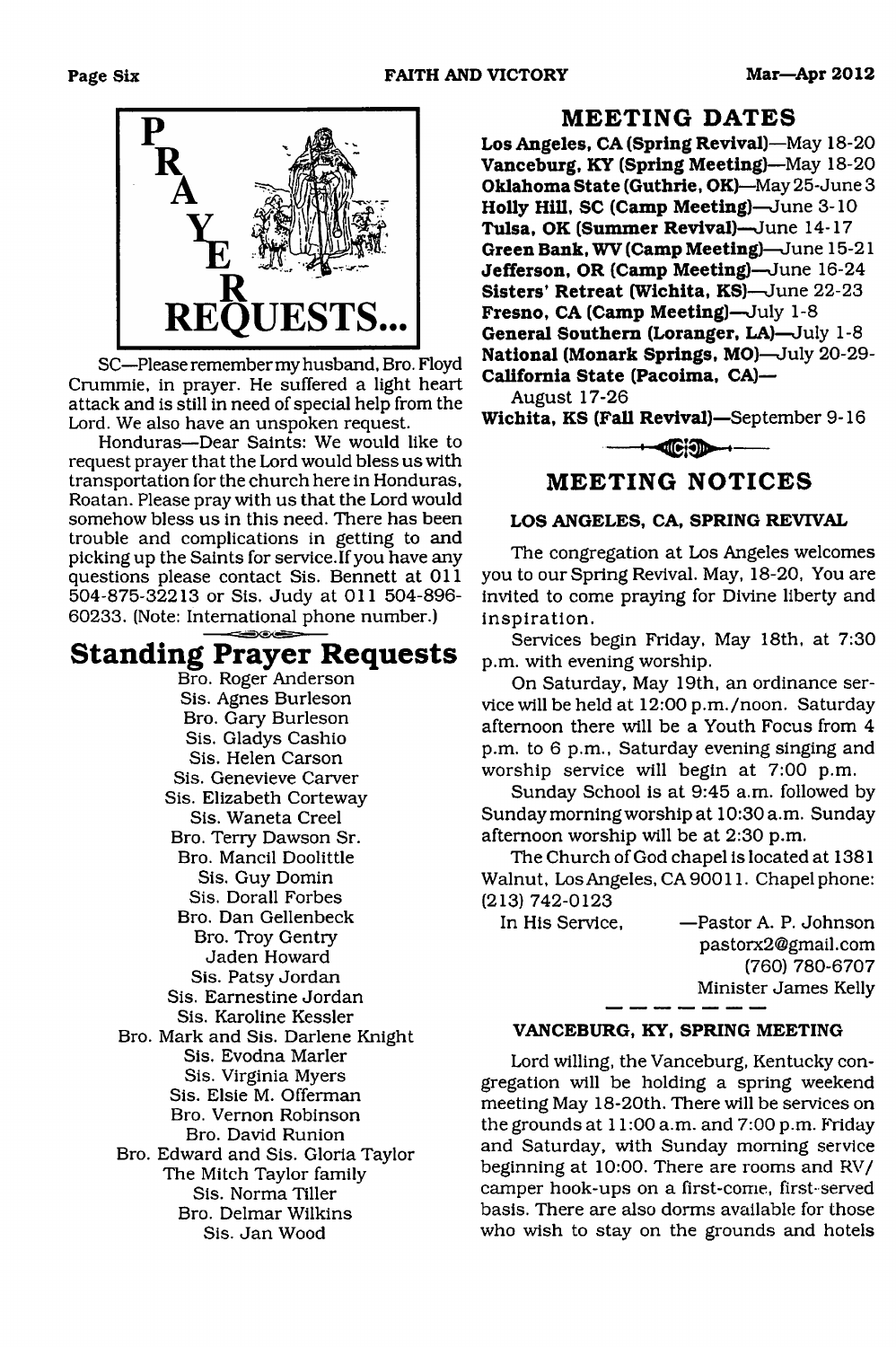within 15-20 miles. The weather is unpredictable, so come prepared for warm or cold weather.<br>We also ask that you bring your own linens. The<br>meeting is run on a free will offering. We trust<br>that the Lord blesses and sends tian love and prayers, the Vanceburg, KY con-<br>gregation.

#### **OKLAHOMA STATE CAMP MEETING**

The annual Oklahoma State Camp Meeting<br>of the Church of God will be held May 25-June<br>3, at the campground in Guthrie, OK. The first<br>service will be on Friday evening, May 25, at<br>7:30, with three services daily thereafter.<br>

becomity.<br>We have a ladies dormitory, and sleeping<br>accommodations are also available in the Sun-<br>day school rooms. The Lord has provided us<br>with a separate family unit with twelve private<br>motel style rooms. To the extent p

#### **HOLLY HILL, SC, CAMP MEETING**

We would like to announce the dates for our<br>camp meeting. They are June 3-10. Everyone is<br>welcome to come and be with us. Some rooms<br>are provided and meals will be served.<br>For more information contact Bro. Floyd<br>Crummie (8

you. — Sis. Judie Crummie

#### **TULSA, OK, SUMMER REVIVAL**

The Church of God, Tulsa congregation, is<br>planning a Summer Revival on Thursday, June<br>14th through Sunday, June 17th.<br>Evening services will be held nightly, Thurs-<br>day-Saturday at 7:00 p.m.<br>Sunday services will include Sun

Bro. Charles Chandler will be ministering at<br>this meeting. We solicit your prayers and extend<br>a warm welcome to all. For further information<br>you may contact Bro. Charles Lowe (918) 584-<br>6838 or Bro. Charles Rhodes (918) 27

# **JEFFERSON, OR, CAMP MEETING**

Lord willing, the Jefferson, OR Camp Meet-<br>ing will be held the third week of June. The<br>meeting will start Saturday night, June 16th,<br>and run through Sunday morning, June 24th.<br>with morning and night services during the<br>we

either in presence or prayer. Please, remember<br>us in prayer.

#### **WICHITA, KS, SISTERS' RETREAT**

The Wichita, KS Church of God will host the<br>Sisters' Retreat, Lord willing, June 22-23. The<br>theme for this two day meeting will be, "*Enjoying*<br>the Journey." Sessions will begin June 22 at<br>9:00 a.m. All Meals will be provi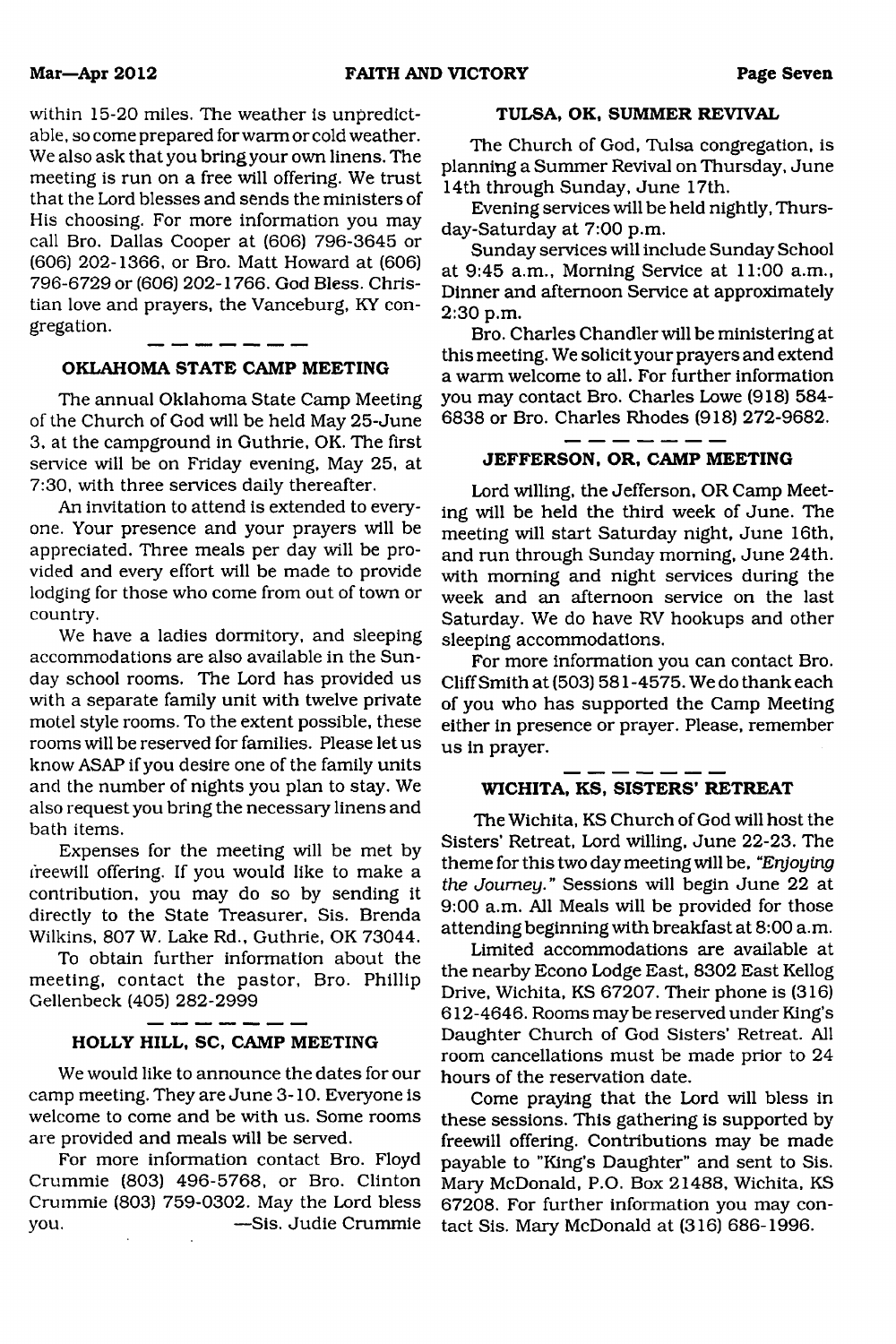#### **GENERAL SOUTHERN, CAMP MEETING**

The General Southern Camp Meeting at<br>Loranger, Louisiana is scheduled to begin Sun-<br>day, July 1, with morning and evening services<br>daily through Sunday, July 8. If you can join us,<br>come praying for a blessing.<br>There are se

Meals are provided and expenses met by freewill offerings. From Loranger, go two miles south and about three and one-half miles east on Hwy. 40.

For those traveling 1-55, the grounds are about 10 miles east of the Tickfaw exit. (At the exit, take Hwy. 442 which runs into Hwy. 40.) For more information or to request family

accommodations, contact Bro. Carlos Doolittle<br>at (985) 87[8-8122. Email corre](mailto:cdoolittle@selu.edu)spondence may<br>be sent to [cdoolittle@selu.edu](mailto:cdoolittle@selu.edu) (Please label all<br>messages [as Re: Camp Meetin](mailto:cdoolittle@selu.edu)g). The chapel<br>phone is (985) 878-2788. Please do suppor meeting with your prayers.

#### **PACOIMA CAMP MEETING NOTICE**

The annual California State Camp Meeting<br>of the Church of God will begin, Lord willing, on<br>August 17, ending August 26, 2012. The first<br>service will be on Friday evening, August 17 at<br>7:30 p.m. with three services daily th

## $\longrightarrow\Longleftrightarrow\rightarrow\rightarrow$ **Tornado Praise**

#### (Continued from page three.)

end, where the wall fell inward on top of us.<br>There were people trapped under the rubble,<br>some who had the roof and wall resting on them<br>and others who had not gotten off the counter,<br>and were pinned. Where we were, the ro

completely unharmed. After the tornado was<br>gore, we could only see a bit of sky around one sign, who had girders around all four sides of her a collar of celling tiles around in lens of a collar of celling this as to sky b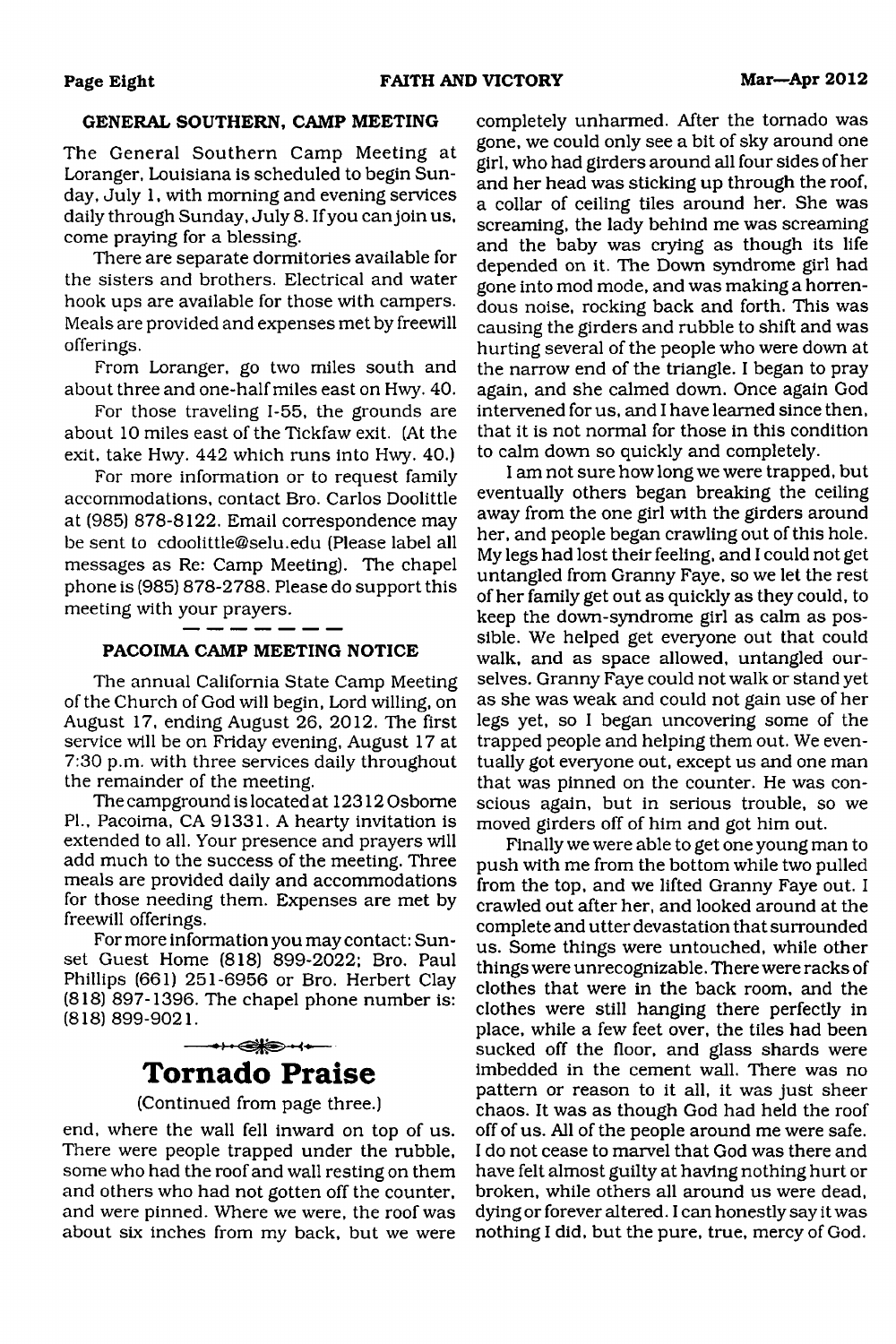After I got Granny Faye out I helped some of<br>the people who were assiting others with ex-<br>people who were assiting others with ex-<br>after treme medical needs, as it was smaller and could<br>dft in some tight spaces, while Gran

I want to glorify God with every day that He gives<br>me.

## **I Am Your Tongue**

Beware of how you use me, for though I am<br>one of the smallest members of your body, I am<br>yet one of the deadliest. I am able to set the world<br>aflame with justice or with injustice. I am able<br>to keep homes alive or to kill

# **Little Things**

- Twas only a kind, "Good morning," She spoke as she hurried by, Nor paused to think that this greeting Would brighten a clouded sky.
- 

Twas only a little errand<br>For someone—she thought not at all<br>That He who ruleth the heavens<br>Would notice a deed so small.

- 
- Twas only a look so tender,<br>Only a fond caress,<br>But the heart of the aged was lightened<br>More than ever she'd guess.

Twas only a letter she'd written And sent to a distant friend, Quite thoughtless, perhaps, of the mission Twould fill at its journey's end.

Twas only a word of comfort; Only a smile to cheer; 'Twas only a prayer in secret, But it fell on a list'ning ear.

And thus the day had ended With only the little things done, Although she'd unceasingly labored From the rising of the sun.

Only the little things—only These things we regard as so small— But had she been waiting for great things, She ne'er would have done these at all.

And how many blessings were scattered<br>As swift on her way she sped?<br>She never will know till in Heaven<br>The Book of Remembrance is read.<br>—Elsie E. Egermeier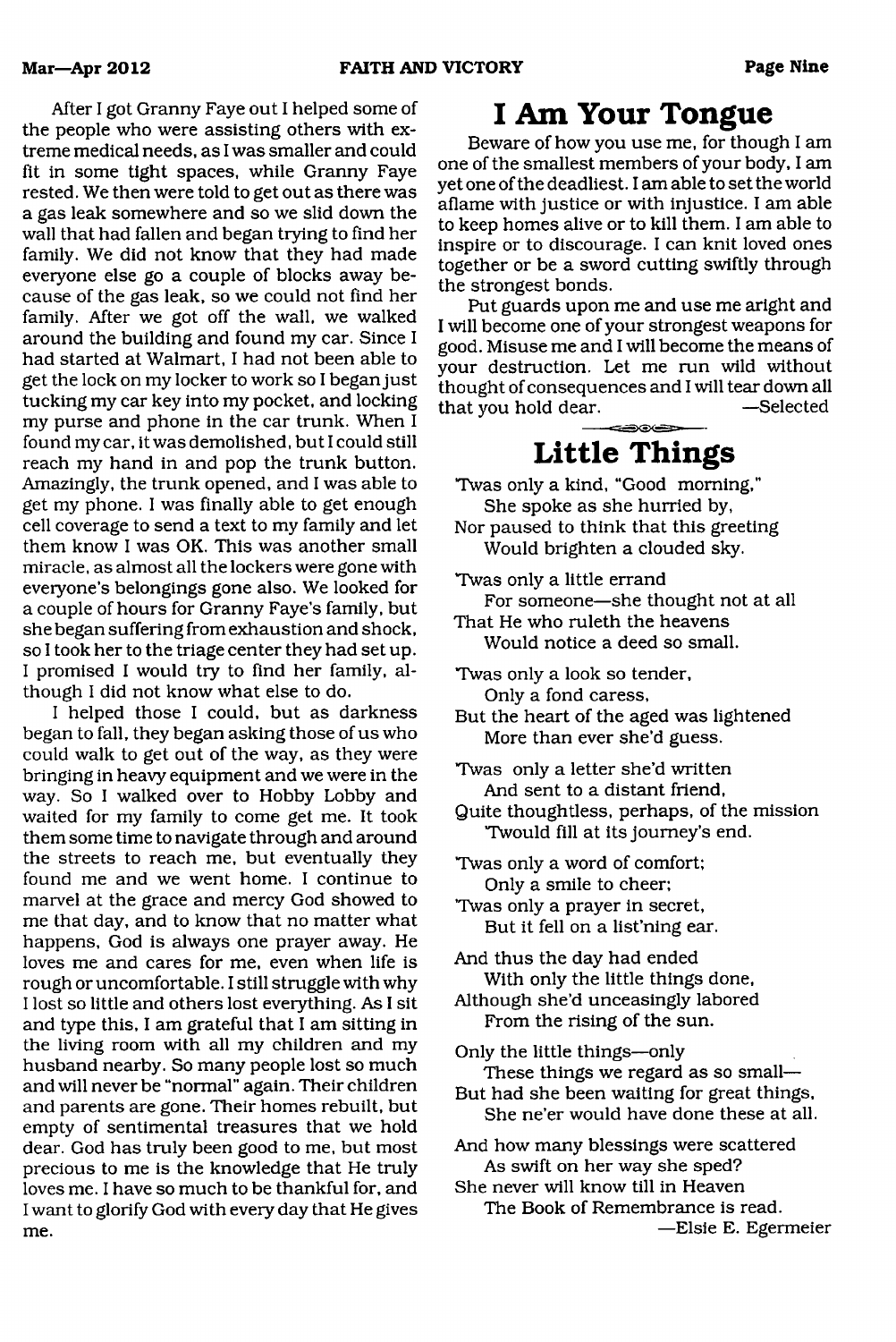

**Della Mae Gutwein**, age 70, of Springfield,<br>OH, went home to be with the Lord Tuesday,<br>April 17, 2012. Della was born, December 31,<br>1941, in Dayton, OH to the late William and<br>Dovie Abbott. She was preceded in death by he

**Gerald Eugene Harmon**, 86, a resident of Loranger, LA, died Jan  $24^{\text{th}}$  2012. He was born Mar  $30^{\text{th}}$  1925 in Glendale, CA. He was the grandson of pioneer Church of God minister George E. Harmon, and the son of Chu

June 26<sup>th</sup> 1947 at the Williamson family home.<br>They lived in the Los Angeles, CA area from<br>1947 until 1951. Ason, Kelly Harmon, was born<br>in Burbank California in 1949. In 1951 the<br>family moved and settled in Loranger, LA

Harmon, two brothers, Ralph and Richard; one<br>sister, Virginia.

**Note of Thanks**<br>The Gerald Harmon Family wishes to thank<br>the entire Oak Grove Church congregation for<br>their gracious support in the service as well as<br>for preparing and serving dinner on the grounds<br>afterwards. May God re

Lawrence S. Sneed passed away, April 21, 2012, after a brief illness. He was introduced to the Church of God through Bro. and Sis. Stover when they made a trip through New Mexico in the 1940's. Later he helped with the bu

**Imogene Delores Simpson Taylor** was bom at Harper, KS, June 1, 1921, to Jesse O. and Gertrude E. (Woodside) Simpson and passed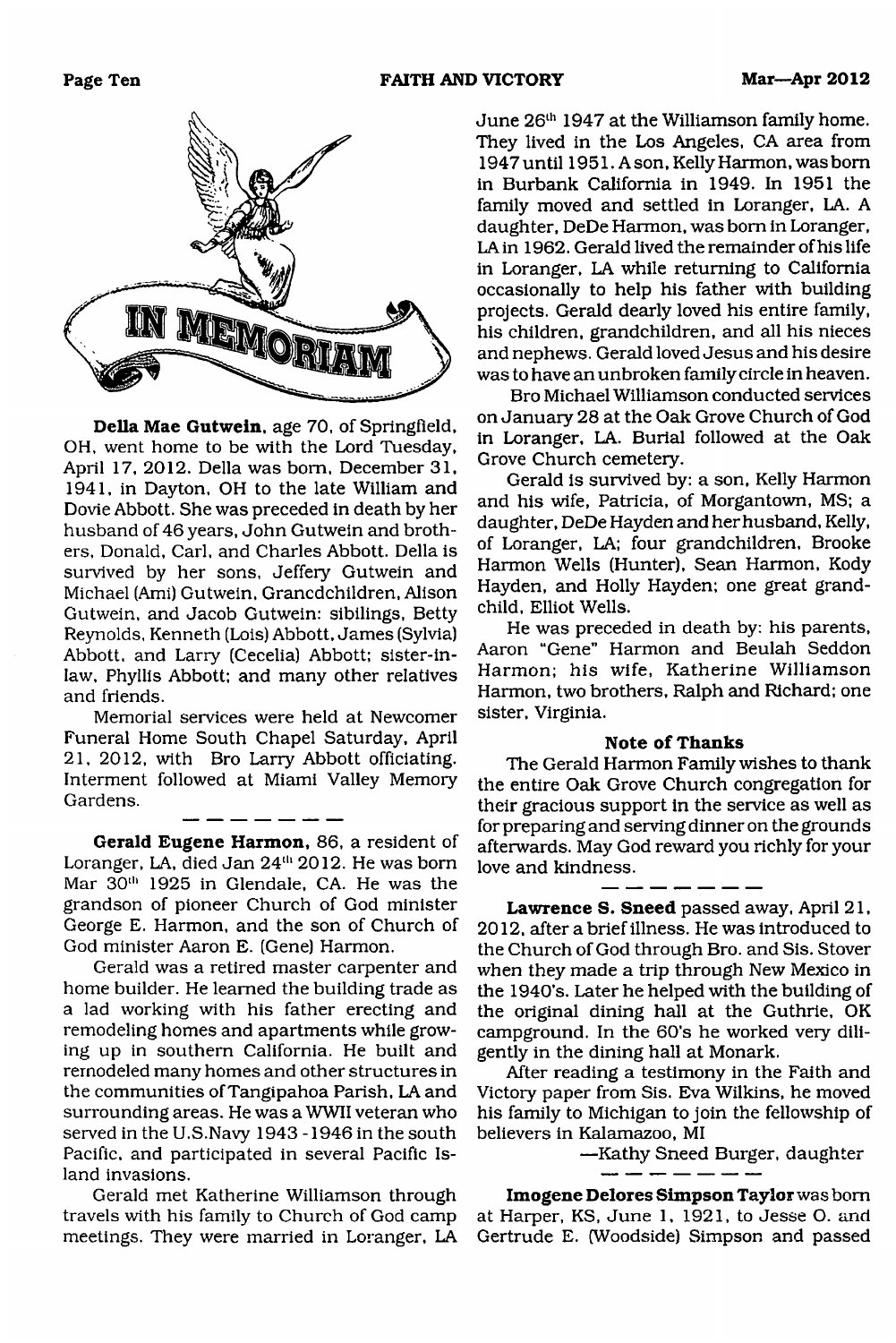from this world to her reward on April 23, 2012.<br>She spent her childhood mostly in Okla-<br>homa and Colorado. She atterded Meridian<br>dian-schools until her grandfather Simpson passed<br>away. Her grandmother needed her father. J

Mary Belle Averett Wascom was born March<br>4. 1922, to Etta and George Averette. She<br>passed away Sunday, Dec. 4, 2011, at her home<br>in Loranger, LA, at the age of 89. Mary Belle was<br>born and raised in Livingston, LA and was a

Wascom, Krystal Wascom, Alicia Sharp, Jodi<br>Campbell and Brandie Olsen; 22 great-grand-<br>children, two great-great grandchildren, nu-<br>merous nieces and nephews; two sisters-in-<br>law, Margie Averett and Gladys Averett Nezat.<br>S

|                       | FAITH AND Order Blank VICTORY                                                    |                      |
|-----------------------|----------------------------------------------------------------------------------|----------------------|
| $\mathbf{X}^{\prime}$ | \$5.00 PER YEAR (6 Issues)                                                       |                      |
| ミ<br>QNA              | subscription $-$ give a friend a gift $-$<br>or do both! It only takes a minute. | <b>TAILIAND</b>      |
|                       | Your Name                                                                        |                      |
|                       |                                                                                  |                      |
|                       |                                                                                  |                      |
|                       | Phone _____________                                                              | VICTORY FAITH        |
| VICTORY FAITH         | Start or renew my<br>Faith and Victory subscription.                             | }<br>UND             |
| $\frac{D}{\lambda}$   | Send a 1-year gift subscription<br>to the person named below:                    |                      |
| FAITH                 |                                                                                  | <b>VICTORY</b>       |
|                       |                                                                                  |                      |
|                       |                                                                                  | <b>FAITH</b>         |
| FAITH AND VICTORY     | Mail Order Blank and remittance to:                                              | <b>NND</b>           |
|                       | <b>Faith Publishing House</b>                                                    | <b>VICTO</b>         |
|                       | Р. О. Вох 518                                                                    |                      |
|                       | Guthrie, OK 73044<br>4/12                                                        | $\tilde{\mathbf{x}}$ |

FAITH AND VICTORY FAITH AND VICTORY